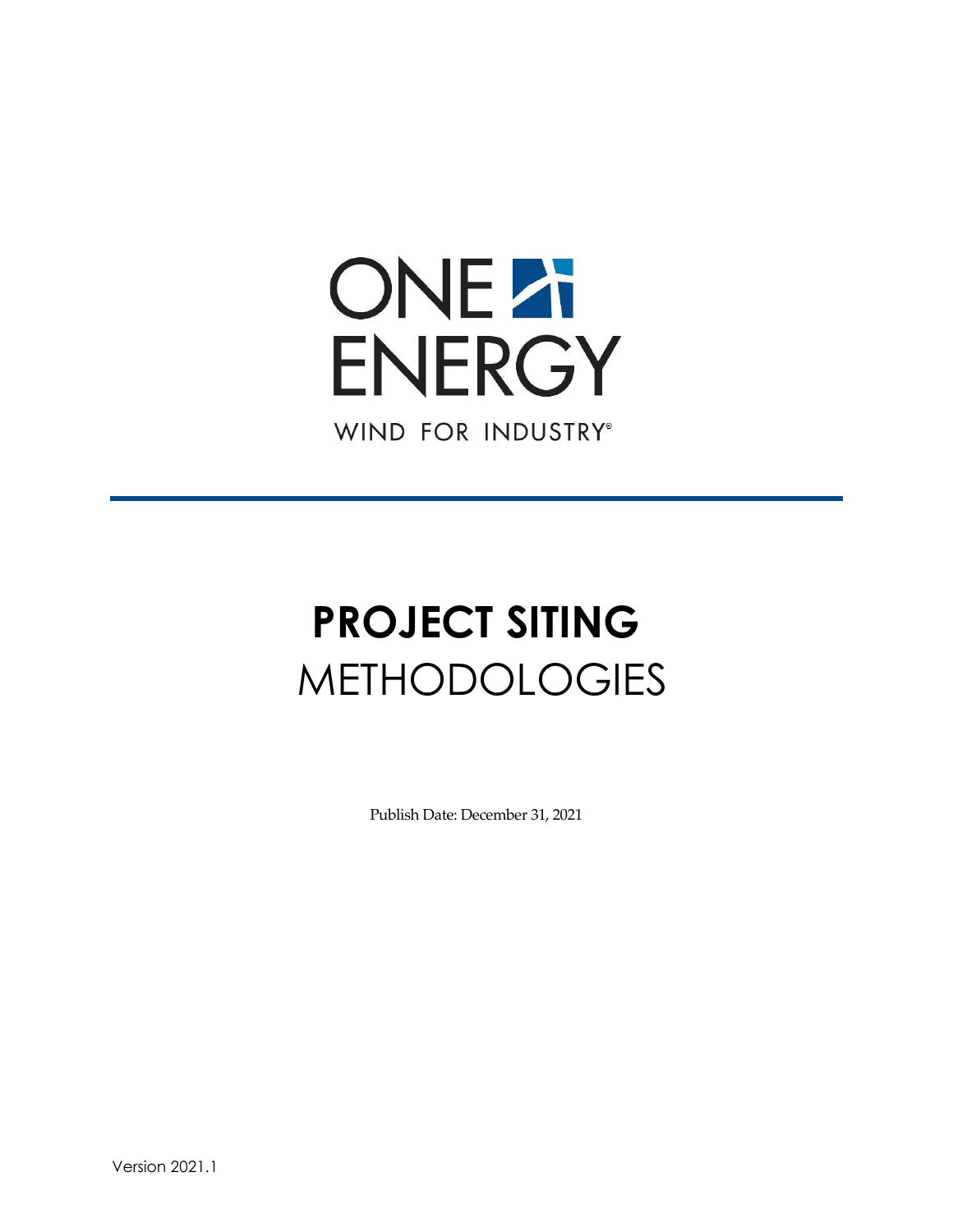# **CONTENTS**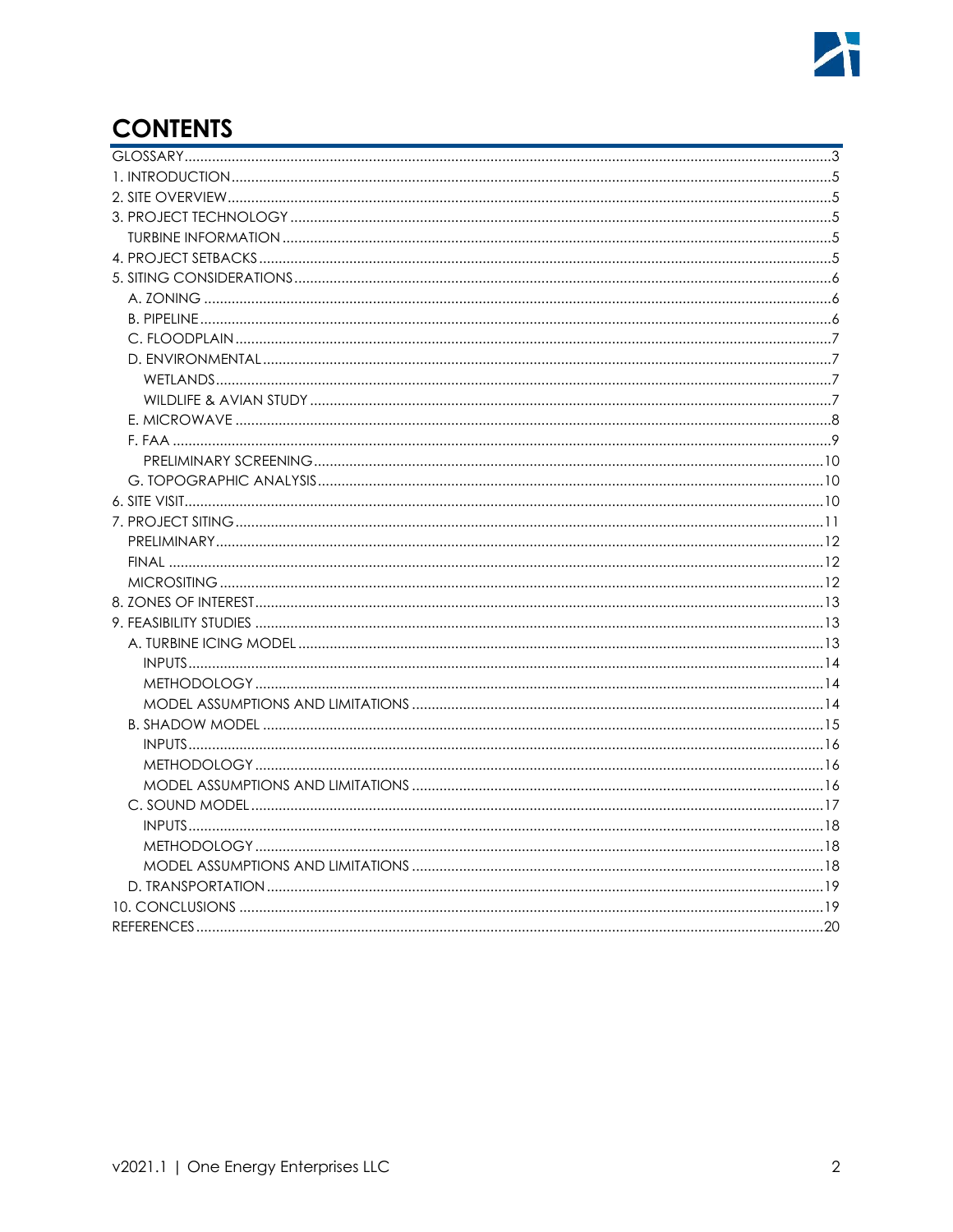# <span id="page-2-0"></span>**GLOSSARY**

**Decibels (dB):** The unit used to measure sound pressure levels. A-weighted decibels (dBA) may be used due to the relative loudness of sound as perceived by the human ear. This A-weighting weights the decibels by frequencies that can be heard by the human ear and are standard for use in measurement of environmental noise.

**Icing:** An event in which ice buildup occurs on a turbine blade.

**Ice Shedding**: An event in which the ice buildup on a turbine blade is released and falls from the structure.

**Inflow Angle (α)**: Angle at which the wind will be approaching the turbine.

**LiDAR:** A remote sensing instrument used to collect wind data, short for Light Detection and Ranging. The data collected by LiDARs are volume measurements as opposed to point measurements.

Long-Term: Describes a consecutive period of the most recent 30 years.

**Measure-Correlate-Predict (MCP):** A statistical technique that is used to create a simulated, long-term dataset by relating a concurrent short, measured target dataset to a long-term reference dataset.

**Modern-Era Retrospective Analysis for Research and Applications, Version 2 (MERRA2)**: A satellite-derived long-term reanalysis data source from NASA. Contains 30+ years of global hourly reanalysis data, which include wind speed, direction, and temperature.

**Micrositing**: Any turbine siting change that does not exceed one arcsecond from the original siting location. This term is adopted from the FAA.

**Original Equipment Manufacturer (OEM):** The manufacturer that makes components used in other companies' products.

**Private Residence Setback**: A setback used for private residences. This setback defined as 2.5x the maximum turbine tip height.

**Prudent Wind Industry Practices:** The practices, methods, specifications and standards of safety, performance, quality, dependability, efficiency, and economy generally recognized by industry members in the US as good and proper. Other practices, methods, or acts which, in the exercise of reasonable judgment by those reasonably experienced in the industry in light of the specific projects and facts known at the time a decision is made, would be expected to accomplish the result intended at a reasonable cost and consistent with applicable laws, reliability, safety, and expedition. Prudent Wind Industry Practices are not intended to be limited to the optimum practices, methods, or acts to the exclusion of all others, but rather to be a spectrum of good and proper practices, methods, and acts.

**Rotor Radius Setback**: A setback used for property lines, railroads, low trafficked roads, and medium voltage transmission lines. The setback is 1.05x the rotor radius.

**Shadow Flicker:** The effect caused by the shadows of the spinning rotor and rotating blades.

**Site MCP Dataset:** A long-term MCP dataset created with the Site Dataset and the closest available reanalysis grid-point to the site.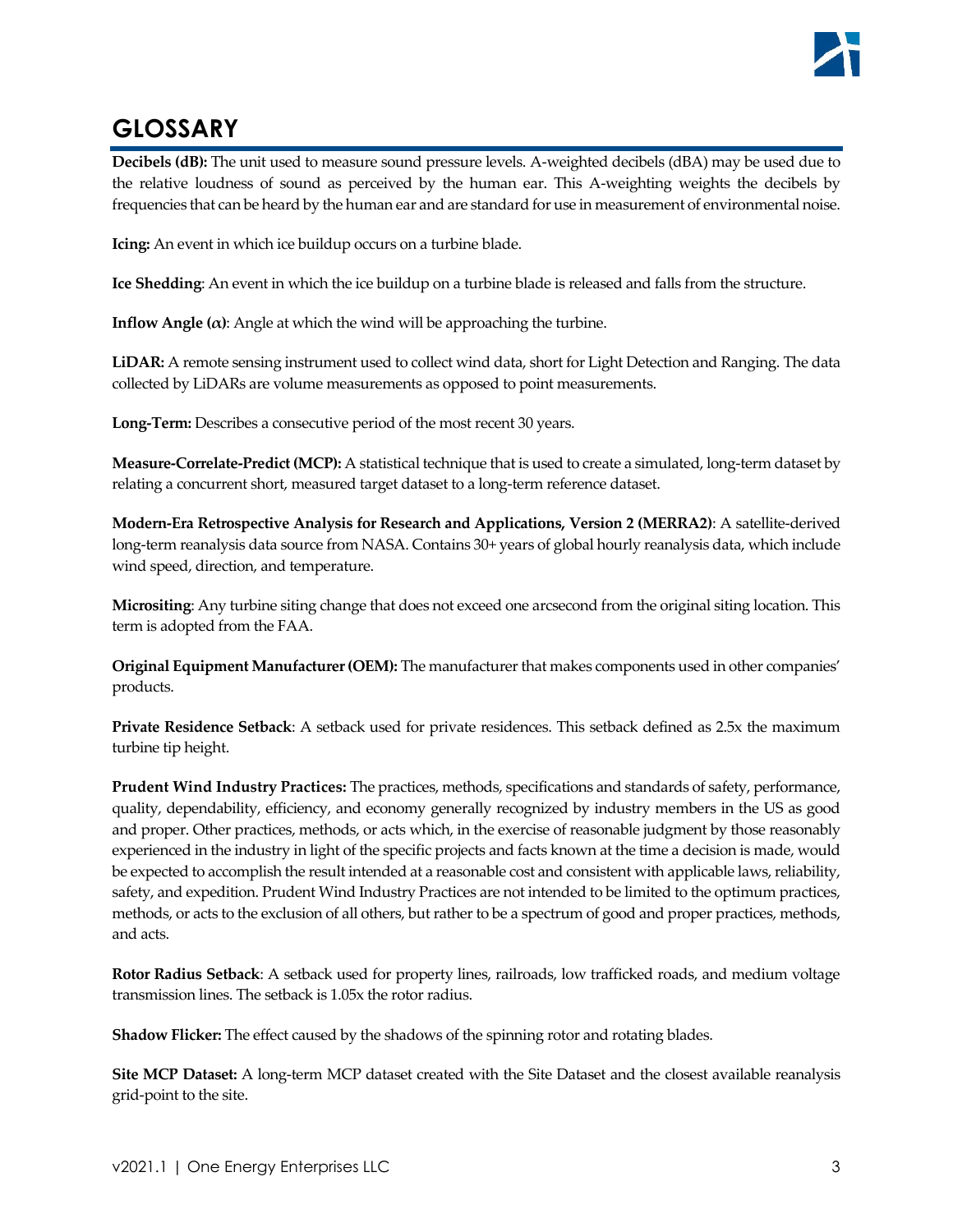

**Site-Specific Feasibility Studies**: Studies of shadow flicker, ice shedding, and sound propagation at the project site. These studies indicate any impacts or lack thereof to the surrounding community.

**TAILS 3.0:** One Energy's proprietary software used to model turbine icing, shadow flicker, and wake loss.

**Wake Loss**: When obstacles upwind create a wake that reduces the wind available at the downwind wind turbines. Wake loss results in a reduction of energy production.

**Waked Sector:** The directional sector(s) in which wake will affect a turbine.

**Zones of Interest:** Regularly inhabited structures, or clustered groups of structures, roughly within a one-mile radius of the turbine(s). Zones may include private residences, businesses, and public areas.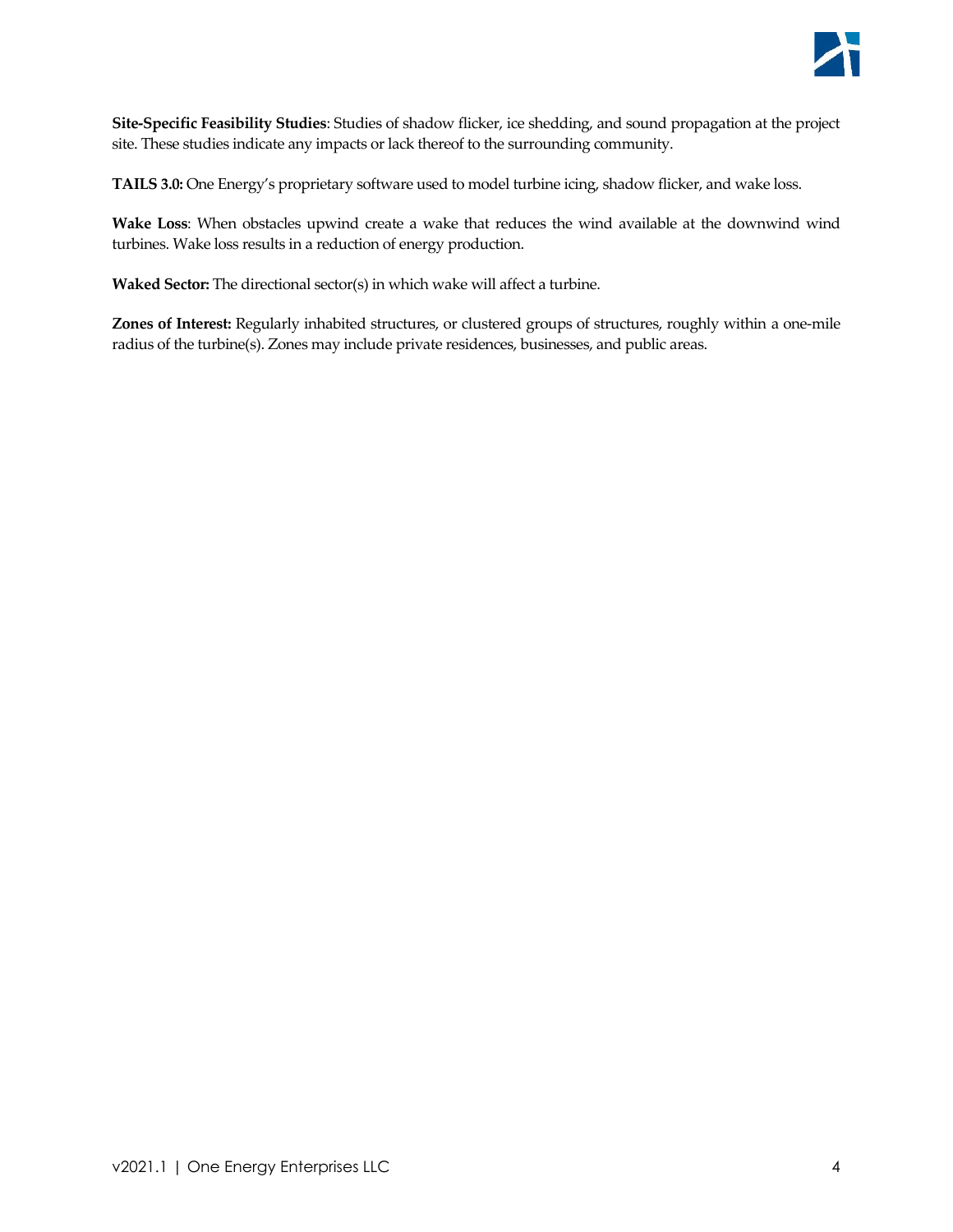# <span id="page-4-0"></span>**1. INTRODUCTION**

One Energy considers many factors when siting a *Wind for Industry®* project. The safety of the surrounding community is the most important factor considered when siting wind turbines. A project will not proceed if the wind turbines cannot be safely sited within the bounds and conditions given. In addition to safety, energy production optimization is a key factor considered when siting wind turbines. Other siting factors, including site considerations and feasibility modeling, are discussed in this document.

The objective of this methodology is to allow for explanation of each section within One Energy's Siting Report. Each section states what variables and key pieces of information are presented within the Project Due Diligence Package **Appendix 3: Project Siting**. The deliverables within the formal siting document from each section are designated in bold text throughout this document.

This Project Siting Methodology is version 2021.1.

# <span id="page-4-1"></span>**2. SITE OVERVIEW**

Within this section, the current landscape of the proposed project site is described, focusing on parcel information and current governmental jurisdictions ranging from local to state.

**The following information is presented in Project Siting Section 2 – Site Overview:**

- **1) Aerial imagery of the proposed project siting parcel(s) and project facility parcel(s)**
- **2) Size of project parcel(s)**
- **3) Ownership of parcel(s)**
- **4) Overseeing municipality(s)**

# <span id="page-4-2"></span>**3. PROJECT TECHNOLOGY**

This section details the specifications of the proposed turbine used within this project.

## <span id="page-4-3"></span>**TURBINE INFORMATION**

The specific wind turbine model is necessary to know before siting. The tower height and rotor diameters can impact required setbacks from various structures, including the turbine themselves.

**The following information is presented in Project Siting Section 3 – Turbine Information:**

- **1) A table with the following information:**
	- **a. Turbine Manufacturer**
	- **b. Nameplate capacity**
	- **c. Hub height**
	- **d. Rotor diameter and radius**

# <span id="page-4-4"></span>**4. PROJECT SETBACKS**

Setbacks are defined as required distances a turbine must be from specific objects in order to ensure safe and optimized siting. Different objects have different setbacks that must be adhered to, and the setbacks are dependent on the turbine hub height and rotor diameter. One Energy defines three setbacks for use within wind turbine siting: 1) Rotor Radius, 2) Turbine-Clearance, and 3) Private Residence.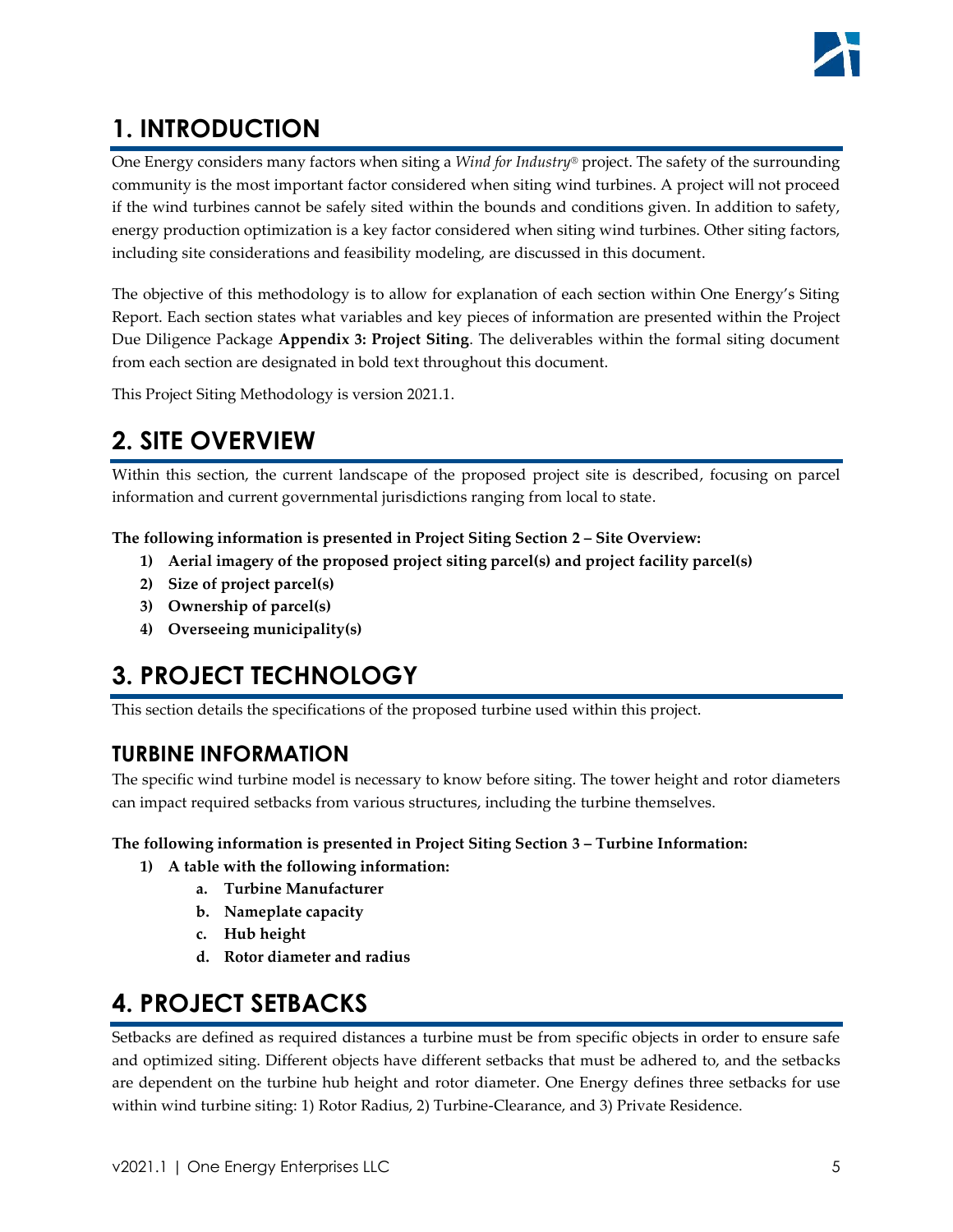- The Rotor Radius setback is defined as 1.05x the rotor radius.
- The Turbine-Clearance setback is defined as 1.1x the maximum tip height (hub height plus rotor radius).
- The Private Residence setback is defined as 2.5x the maximum tip height (hub height plus rotor radius).

For additional information and validation of the Private Residence setback, see One Energy white paper "*Determining Wind Turbine Siting Setbacks*" [1].

#### **The following information is presented in Project Siting Section 4 – Project Setbacks:**

- **1) A table of the project-specific defined setback distances:**
	- **a. Rotor Radius**
	- **b. Turbine-Clearance**
	- **c. Private Residence**

# <span id="page-5-0"></span>**5. SITING CONSIDERATIONS**

Many factors can affect siting of a *Wind for Industry®* project on a specific parcel. These factors include state and/or local zoning ordinances, underground pipelines, floodplains, wetlands, in-service microwave paths, proximity to airports and airspaces regulated by the FAA, the terrain of the siting parcel, among others. This section describes these considerations and how One Energy handles siting a project.

## <span id="page-5-1"></span>**A. ZONING**

Zoning regulations may be necessary to adhere to depending on the siting parcel chosen and any jurisdictions that may have precedent. All relevant local and state laws are investigated and observed when siting. Some items that may be found within zoning codes may include siting setbacks, height restrictions, or noise ordinances that must be adhered to while siting a project. A Zoning Memo is prepared by in-house counsel to identify all applicable local and state jurisdictions and any pertinent findings impacting project viability.

**The following information is presented in Project Siting Section 5A – Zoning:**

- **1) Zoning Jurisdiction**
- **2) Pertinent Local zoning findings (if applicable)**
- **3) Pertinent State regulation findings (if applicable)**
- **4) Zoning Memo (as exhibit)**

#### <span id="page-5-2"></span>**B. PIPELINE**

One Energy uses the National Pipeline Mapping System [2] and the United States Energy Information Administration (EIA) interactive maps [3] for approximate gas transmission and hazardous liquid, petroleum, and natural gas pipeline locations. The National Pipeline Mapping System is a graphical viewer of pipelines within a specified vicinity put together by the Pipeline and Hazardous Materials Safety Administration, under the jurisdiction of the United States Department of Transportation. The EIA maps are created using publicly available data collected from the Federal Energy Regulatory Commission (FERC) and other external sources.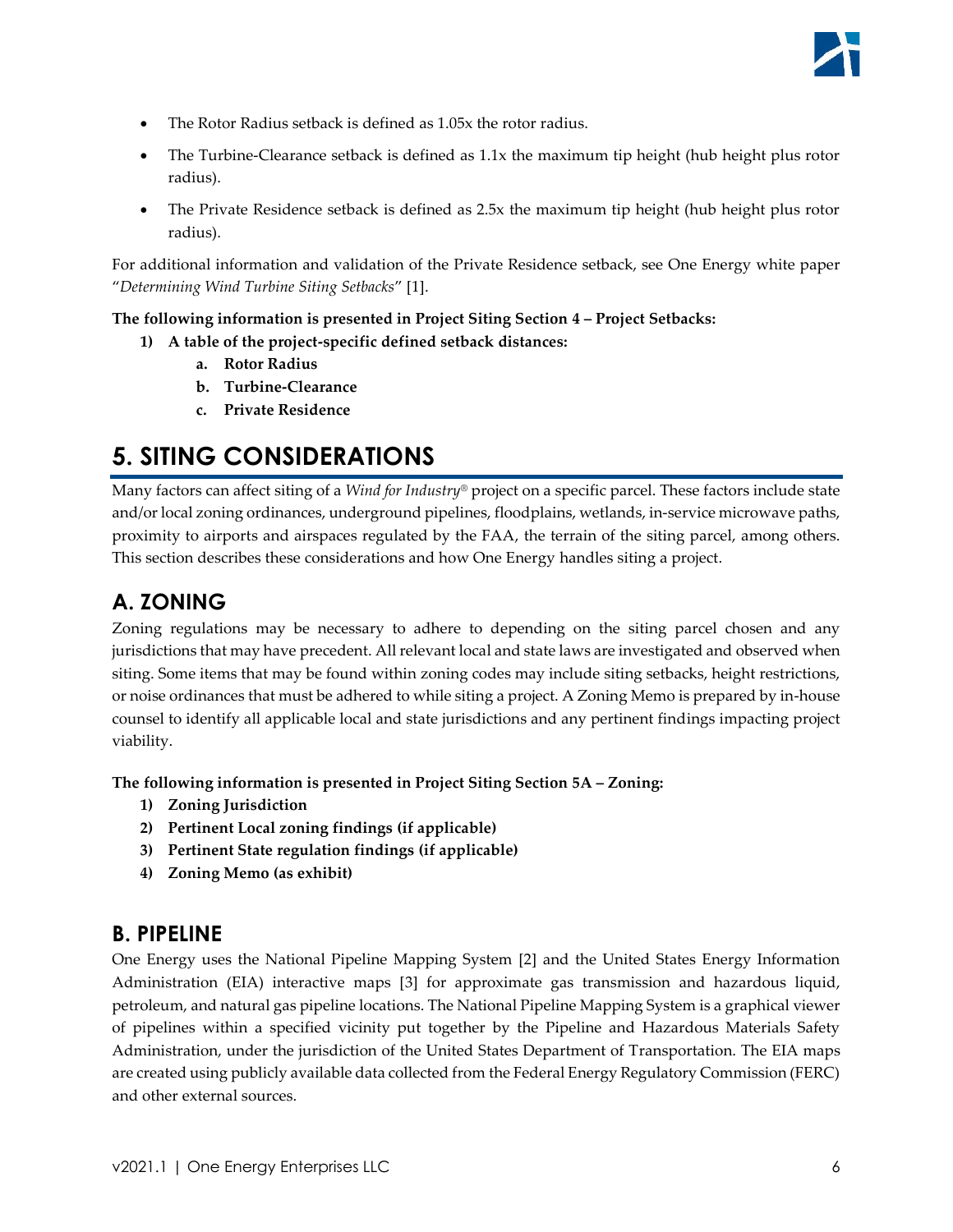**The following information is presented in Project Siting Section 5B – Pipeline:**

**1) Map of nearby pipelines**

## <span id="page-6-0"></span>**C. FLOODPLAIN**

One Energy uses the FEMA National Flood Hazard Layer (NFHL) [4] to perform a search of local floodplains. The FEMA NFHL is a compilation of effective Flood Insurance Rate Map databases and Letters of Map Revisions. It is part of FEMA's Map Service Center (MSC) which is the official public source for flood hazard information.

#### **The following information is presented in Project Siting Section 5C – Floodplain:**

**1) Map of nearby floodplains**

## <span id="page-6-1"></span>**D. ENVIRONMENTAL**

One Energy makes all reasonable attempts to be good environmental stewards throughout the entire life of a project. During siting, the following factors are considered as an environmental screening process. One Energy will adhere to all additional environmental studies if required by local or state regulations.

**The following information is presented in Project Siting Section 5D – Environmental:**

- **1) Map of indicated wetlands on project parcel**
- **2) Table of any protected endangered species within the county of the project (may be contained within an IPaC report)**
- **3) Indication if specific environmental studies must be performed per local or state regulations**

#### <span id="page-6-2"></span>**Wetlands**

One Energy uses the United States Fish & Wildlife Service National Wetlands Inventory (NWI) database [5] to perform a search of any indicated wetlands on the project parcel that may affect siting and civil design. The detection of a wetland by the NWI does not necessarily indicate a wetland is present. Site conditions and land use change over time, and there is a margin of error in the analysis of high-altitude imagery used to create the NWI database.

If the NWI indicates the suspected presence of a wetland near the expected turbine siting, detailed on-theground inspection is completed during the Site Visit, and preliminary siting will remain outside of the area(s) suspected as a wetland. During the Site Visit (Section 6: Site Visit), the vegetation type and other wetland indicators are investigated. If the NWI indicated area is suspected to be a wetland, all siting and design work will be completed outside of suspected areas and One Energy will adhere to state and federal law, including possible delineation.

#### <span id="page-6-3"></span>**Wildlife & Avian Study**

One Energy uses the United States Fish & Wildlife Service Environmental Conservations Online System (ECOS) database [6] to perform a search for any species that is endangered near the project vicinity. The United States Fish & Wildlife Service also has a Critical Habitat database within its ECOS that denotes final and proposed critical habitats for species listed under the Endangered Species Act that is used for initial planning. An informal Information for Planning and Consultation (IPaC) report, provided through ECOS,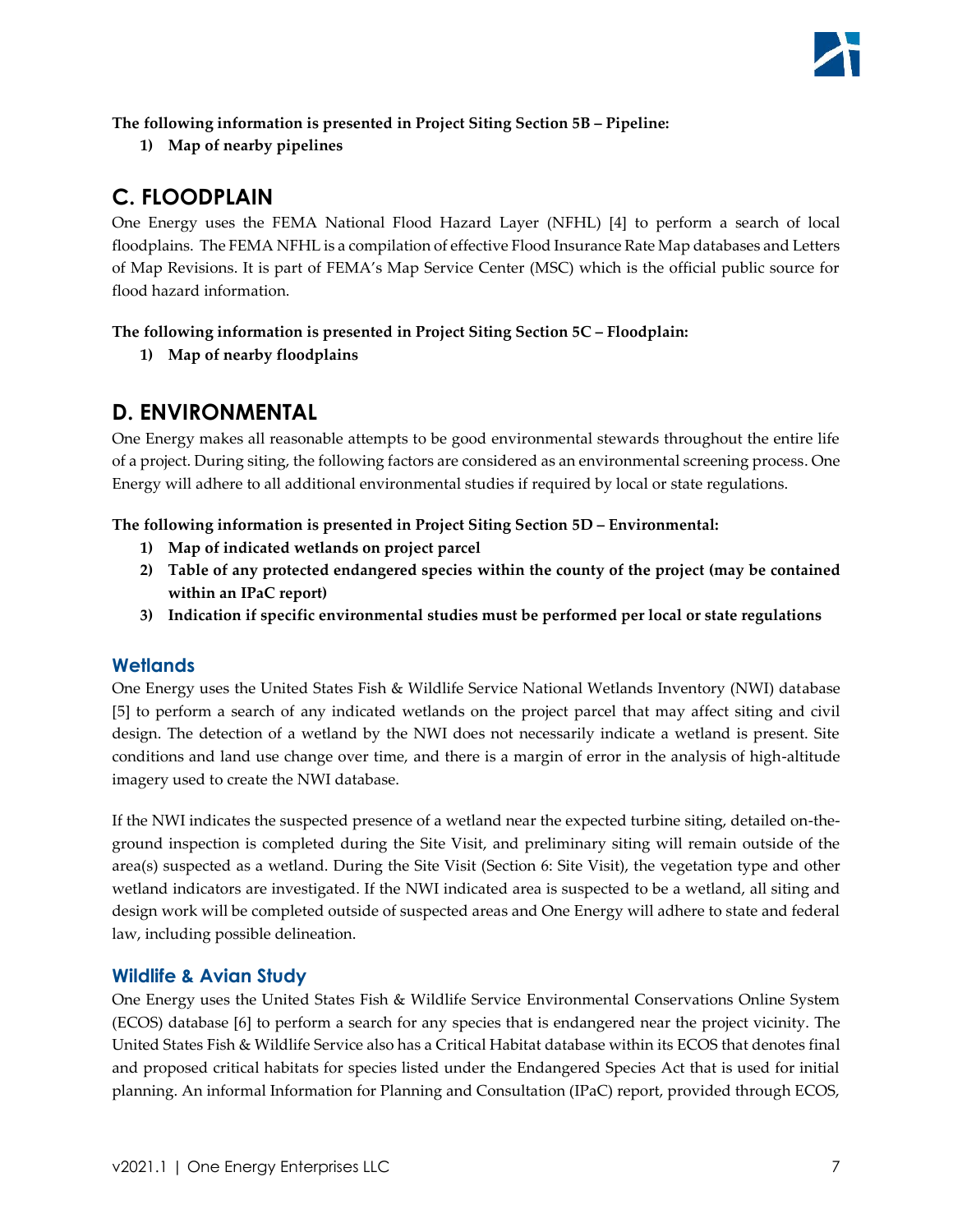may be completed using the intended siting land. During this stage, this IPaC report is informal, and no information is sent to United States Fish & Wildlife. The information contained within the report is for internal purposes and includes the same information collected prior regarding critical habitats and nearby endangered species. A list of endangered species is displayed by county.

Additional studies will be completed if required by state or federal law.

## <span id="page-7-0"></span>**E. MICROWAVE**

An internal study is conducted that includes a database search of the Federal Communications Commission (FCC, [7]) to find nearby microwave paths and determine if the proposed turbine siting will impact known communication signals. One Energy makes all reasonable efforts to site wind turbines outside of registered microwave paths.

The Fresnel Zone clearance must be calculated to perform the internal microwave beam path analysis. A Fresnel Zone is an ellipse around the microwave path containing the energy of the signal being transmitted. Sixty percent of the information transmitted through the microwave path is contained within the first Fresnel Zone. The second Fresnel Zone, commonly used to calculate necessary clearance for minimal microwave path interference, is considered a conservative estimate and is used by One Energy for turbine siting. The equation for the radius of the Fresnel Zone is calculated using the following equation:

$$
F_{\rm n} = \sqrt{\frac{n \lambda d_1 d_2}{d_1 + d_2}}
$$
 Equation 1

where  $F_n$  is the nth Fresnel Zone radius in meters, *n* is the Fresnel Zone number,  $\lambda$  is the wavelength of the microwave beam in meters, and *d<sup>1</sup>* and *d<sup>2</sup>* are the distances from each end of the microwave path to the point of interest in meters.

The point along the path where the turbine is located is necessary to determine the values for *d<sup>1</sup>* and *d<sup>2</sup>* for the Fresnel Zone calculation. A perpendicular line from the turbine to the beam path is determined, and the intersection on the beam path is the point of intersection,  $x$ . The values for  $d_1$  and  $d_2$  are then measured from the end points of the beam to point x. The distance from point  $x$  to the turbine is then determined to be of length y. The turbine is deemed out of the microwave path if:

$$
F_2 < y - r
$$
 *Equation 2*

where  $y$  is the distance from point  $x$  to the turbine in meters, and  $r$  is the rotor radius in meters. [Figure 1](#page-8-1) is an illustration of each variable.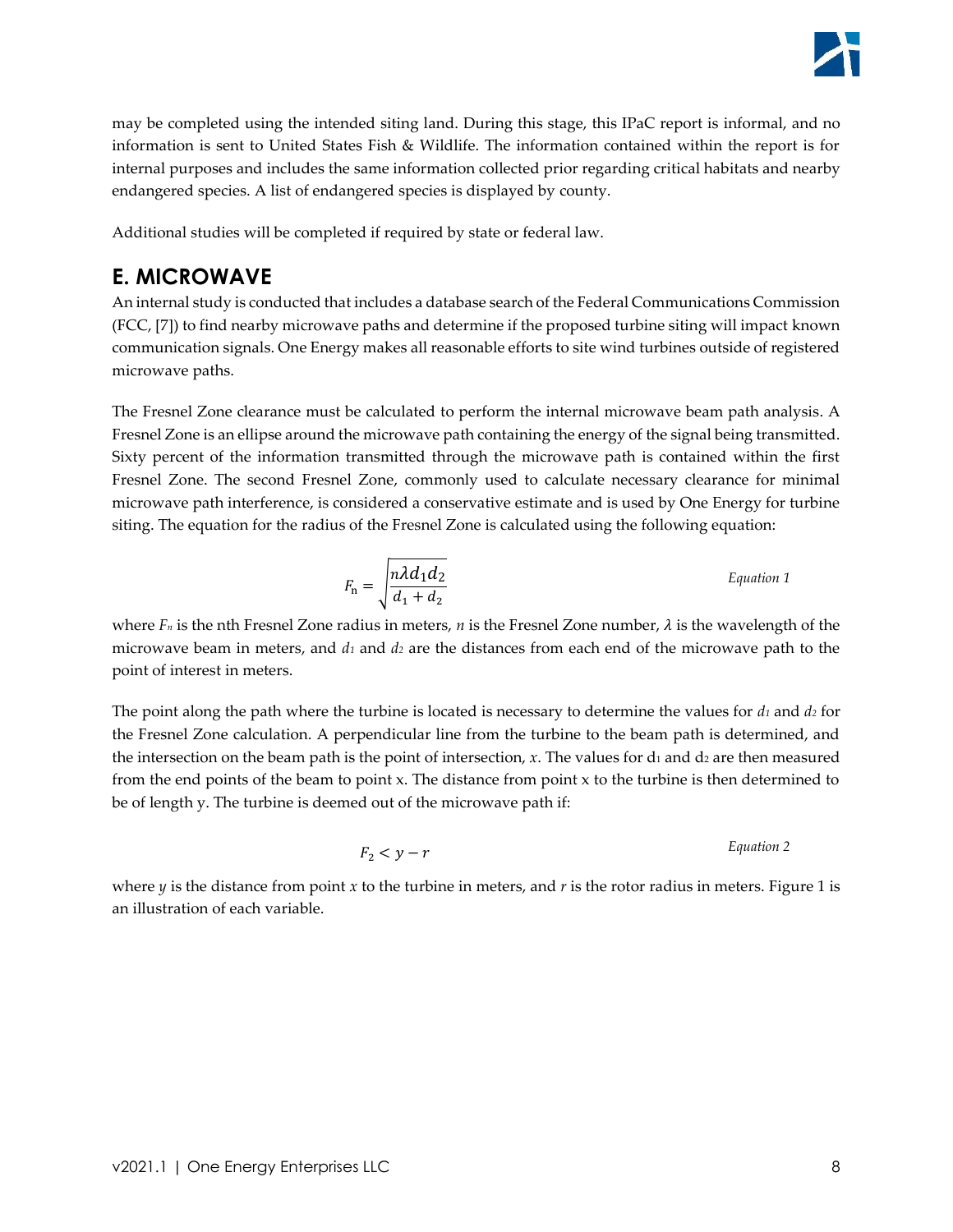

*Figure 1: Microwave Schematic for Variables*

<span id="page-8-1"></span>Microwave tower locations are found from the FCC Universal Licensing System database based on the coordinates of the turbine(s). The area around the turbine(s) is searched for any fixed point-to-point microwave paths. The radio service codes for the towers specifically searched for are MG (Microwave Industrial/Business Pool), CF (Common Carrier Fixed Point-to-Point Microwave Service), MW (Private Operational Fixed Point-to-Point Microwave – Public Safety Service), AS (Aural Studio Transmitter Link), and AI (Aural Intercity Relay). The range of frequencies of the microwave towers One Energy searches for is 0.9 GHz to 30 GHz.

One Energy completes this internal microwave beam path analysis to determine if the potential turbine locations will have an impact. One Energy will contract out an external third-party preliminary screening if it is deemed necessary. The internal microwave study is periodically updated to check for new paths until a Notice of Proposed Construction has been filed with the Federal Aviation Administration (FAA).

**The following information is presented in Project Siting Section 5E – Microwave:**

- **1) Image of project parcel with any microwave paths included**
- **2) Table of nearby microwave paths with the call signs, locations of towers, and length of path**

## <span id="page-8-0"></span>**F. FAA**

The Federal Aviation Administration (FAA) has rules and regulations regarding tall structures. According to 14 CFR Part 77 [8], any construction or alteration of objects exceeding 200 feet above ground level, along with other considerations, must file notice with the FAA. States may also have regulations regarding tall structures. All One Energy projects obtain a Determination of No Hazard (DNH) from the FAA prior to beginning erection of the turbine(s) and to comply with a state's tall structures act, if applicable.

Once given approval from a customer, One Energy will file all necessary information with the FAA (Notice of Proposed Construction), and with state authorities (if applicable). All Notices of Proposed Construction are filed in One Energy's name to maintain customer anonymity.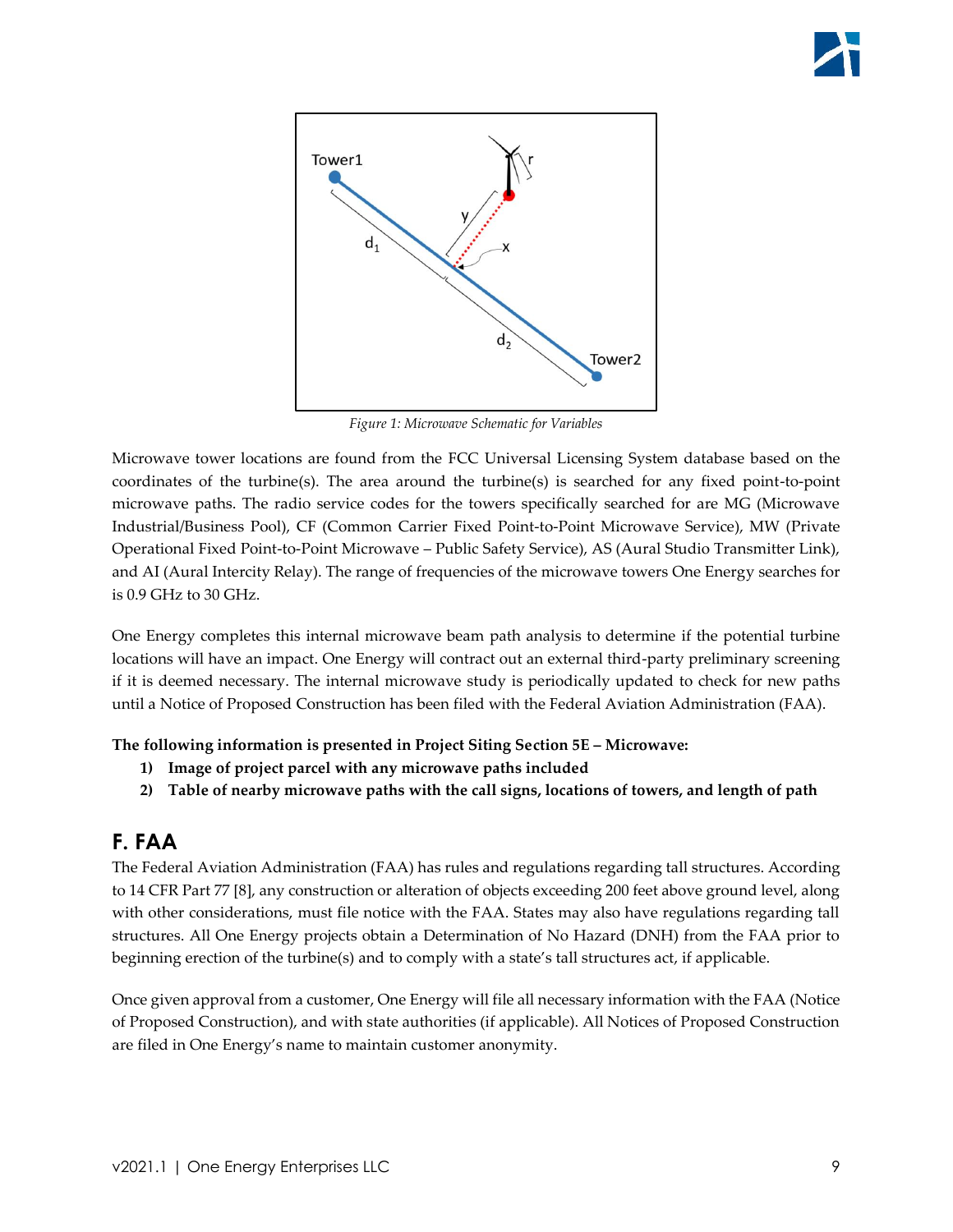#### <span id="page-9-0"></span>**Preliminary Screening**

One Energy utilizes the FAA's Notice Criteria Tool to assess the initial viability of obtaining a Determination of No Hazard with the FAA due to restrictions surrounding an airport. Any state tall tower requirements will be investigated during this process. When necessary, One Energy can conduct an inhouse aviation study that includes an assessment of potential restricted airspace in accordance with 14 CFR Part 77. The internal study is done to assess the probability of obtaining a DNH for a project. If necessary, One Energy will contract an airspace consultant for further examination.

This search is done to assess the probability of obtaining a DNH for a project.

**The following information is presented in Project Siting Section 5F – FAA:**

- **1) Table with necessary information of Notice of Proposed Construction**
	- **a. Locations for turbine(s) filed**
	- **b. Date filed and date received DNH**
- **2) Table with information about state's tall structures permitting (if applicable)**
	- **a. Locations for turbine(s) filed (if applicable)**
	- **b. Date filed and date received approval (if applicable)**

## <span id="page-9-1"></span>**G. TOPOGRAPHIC ANALYSIS**

The topography of the siting parcel must be taken into consideration when siting wind turbines, not only for wind flow effects but also for civil design. Assessment of the terrain within the project parcel vicinity is completed and considered when siting. One Energy uses the topographic maps provided by the United States Geological Survey (USGS). The 7.5-minute (1:24,000-scale) quadrangle series have a contour interval of five feet. These maps show changes in elevation that can affect wind flow, such as hill and ridgeline effects, which will alter the wind distribution.

**The following information is presented in Project Siting Section 5G – Topographic Analysis:**

- **1) USGS associated topographic quadrangle**
- **2) Image of parcel-specific topography in finer resolution**

## <span id="page-9-2"></span>**6. SITE VISIT**

During the development process, a Site Visit to the proposed facility and land parcels is required. Many important items can be learned by physically inspecting the property and features that may be unique to this project. Data collection for multiple groups within One Energy is completed during this site visit, and not all information gathered will be used within the siting process. Some of the information gained will aid in electrical design, civil design, and delivery of turbine components.

A qualified site visitor from One Energy will drive around the exterior of the customer facility and any project siting parcels. Narrated video is recorded during the drive with pertinent information.

Main items that are necessary to find for the Project Planning and Technology group include:

- Identification of any new built structures that are not visible in satellite imagery
- Identification and confirmation of the customer's inhabited structures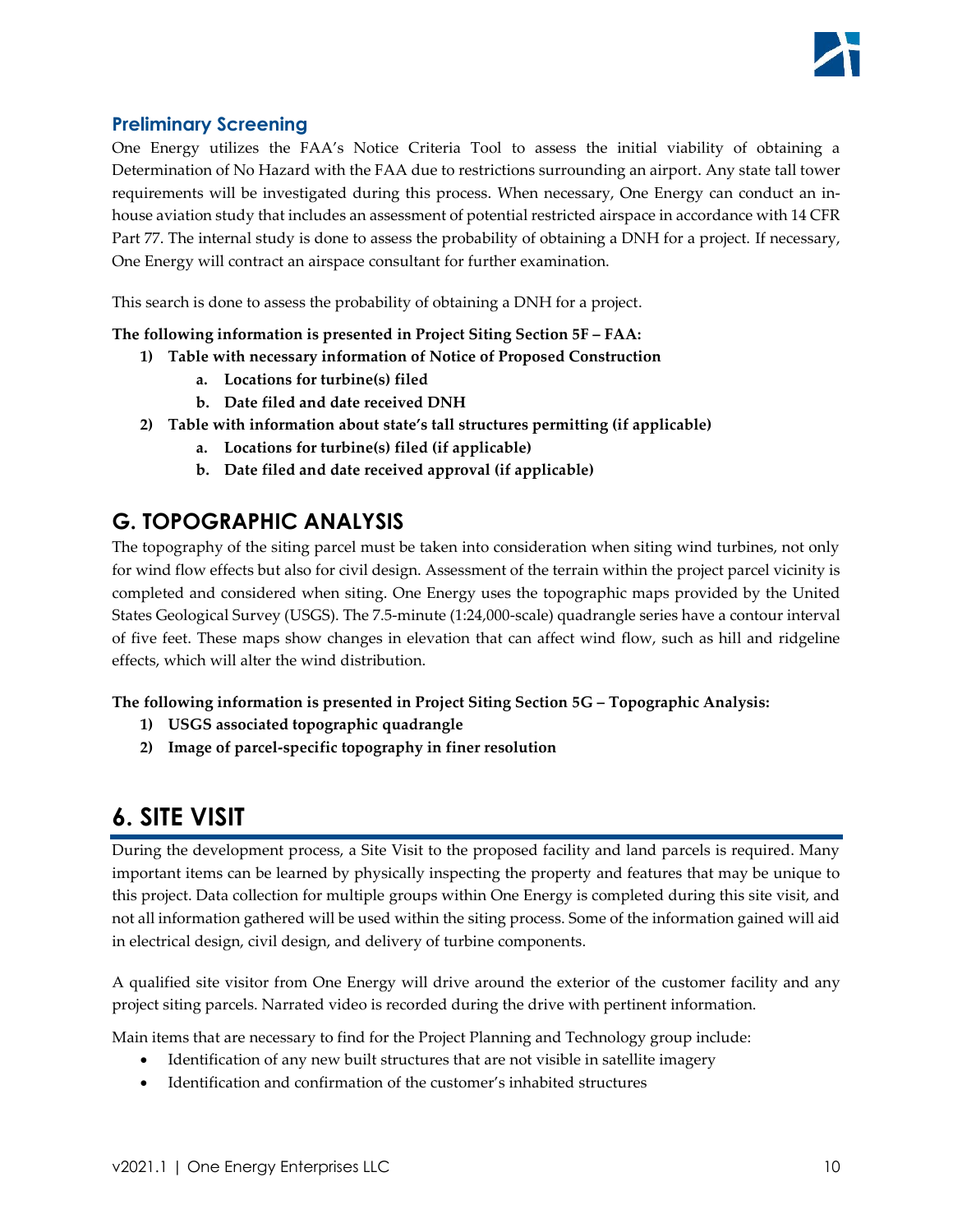

- Inspection of nearby Zones of Interest, noting any significant obstructions between the Zone and the project site and if the Zone appears to be inhabited
- Investigation of any designated wetland areas, noting vegetation and any water features
- Investigation of forest density and height (if applicable)
- Investigation of tall obstructions for turbines and/or a LiDAR deployment

Main items that are necessary to find for the Engineering and Construction group include:

- Identification of any low power lines crossing roads that may be used for turbine component transportation
- Identification of any significant elevation changes at railroad crossings
- Identification of load ratings of bridges considered for turbine component transportation
- Identification of any design needs for turbine component transportation such as road improvements, turn radius widening, and access road locations
- Identification of customer's existing electrical infrastructure and substation location (if coordinated with the customer, also including a walkdown of the substation area and identification of the customer's meter point)
- Identification of the expected interconnection tie-in location and potential locations for switching station

For more information on the Engineering and Construction process, see methodology for Appendix 10: Engineering and Construction Plan.

**The following information is presented in Project Siting Section 6 – Site Visit:**

- **1) Date of Site Visit and One Energy employee(s) involved**
- **2) Key Project Planning and Technology-necessary findings**

# <span id="page-10-0"></span>**7. PROJECT SITING**

Wind turbine siting is an iterative process. During different stages of development, siting may be adjusted as new information is uncovered. Zones of Interest, state and local setbacks, microwave paths, environmental factors, and One Energy-imposed setbacks are all taken into consideration to optimize safety and energy production while minimizing effects on the community.

In addition to any state or local setbacks that will be adhered to, One Energy uses internal setbacks as defined in Section 4: Project Setbacks. The more restrictive setback of the state/local or One Energy standard setbacks will be applied[. Table 1](#page-11-3) shows the standard setback distances One Energy adheres to as reference and what each setback is applied to. After the setbacks are applied to the project parcel(s) and all other siting considerations are accounted for, the remaining available land is used for turbine siting. The turbines are sited to maximize energy production (minimize wake loss effects) within the available land.

| WIND FOR INDUSTRY® STANDARD SETBACKS |                         |                                           |  |
|--------------------------------------|-------------------------|-------------------------------------------|--|
| <b>SETBACK</b>                       | <b>SETBACK DISTANCE</b> | <b>APPLICABLE SETBACKS</b>                |  |
| Rotor Radius Setback                 | 1.05 x blade length     | Property lines                            |  |
|                                      |                         | Railroads                                 |  |
|                                      |                         | Low-traffic roads                         |  |
|                                      |                         | Local transmission lines (medium-voltage) |  |
|                                      |                         | Wetlands                                  |  |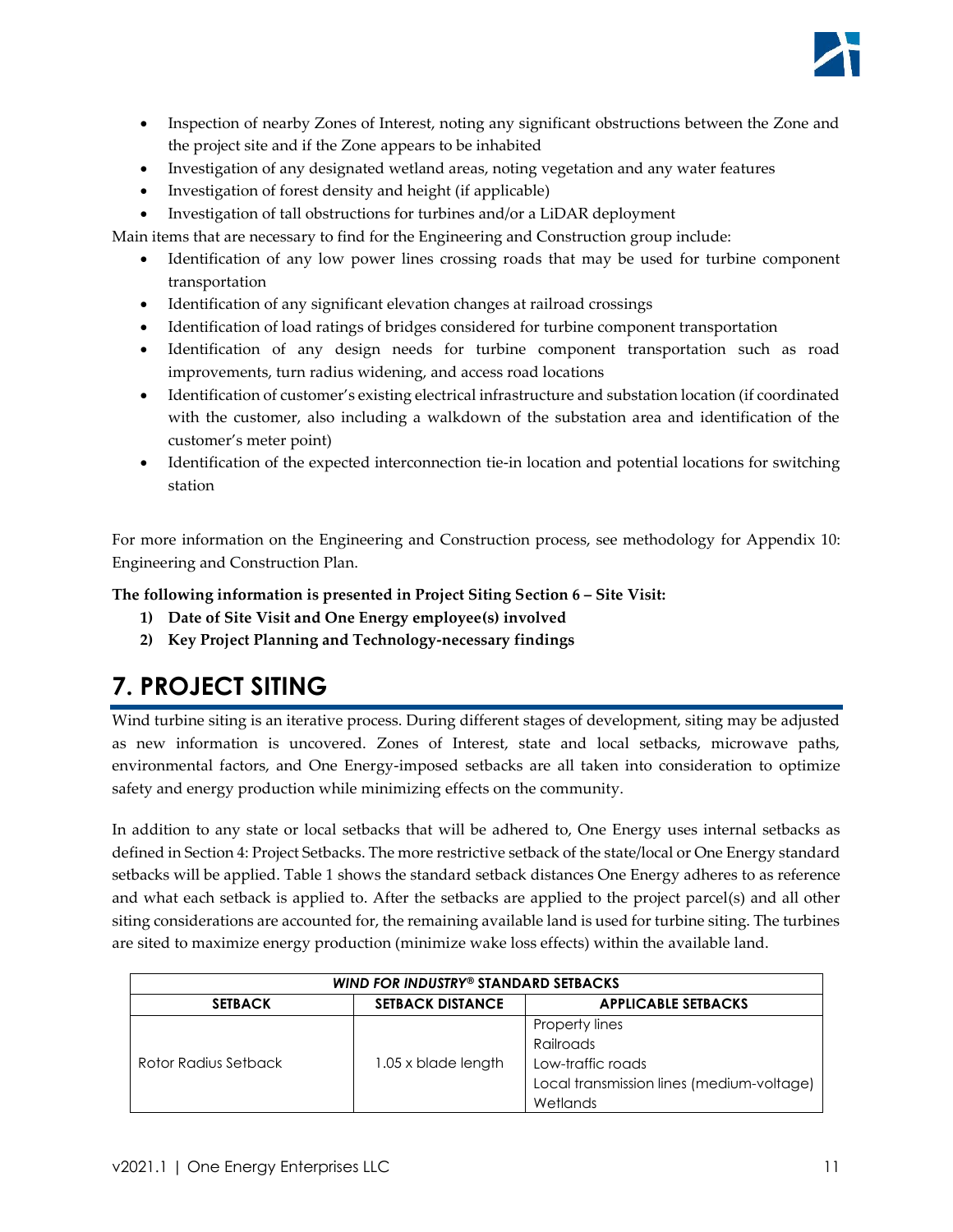

|                           |                   | Critical Habitats               |
|---------------------------|-------------------|---------------------------------|
| Turbine Clearance Setback |                   | Customer-owned facility         |
|                           | 1.1 x maximum tip | Underground pipelines           |
|                           | height            | High-traffic roads              |
|                           |                   | High-voltage transmission lines |
| Private-Residence Setback | 2.5 x maximum tip | Private residences              |
|                           | height            | <b>Businesses</b>               |

*Table 1: Project Siting Setbacks*

<span id="page-11-3"></span>**The following information is presented in Project Siting Section 7 – Project Siting:**

- **1) A table of the latitude/longitude and elevation of all final wind turbine locations**
- **2) Figure with location(s) of turbine(s) and project parcel(s)**
- **3) Figure with location(s) of turbine(s), project parcel(s), and all relevant setbacks adhered to**
- **4) Any One Energy-imposed setbacks not met with detailed documentation (if applicable)**

#### <span id="page-11-0"></span>**PRELIMINARY**

The Preliminary Siting occurs during the Initial Evaluation stage of project development. During this stage, not all factors that may impact turbine siting are investigated. Primarily, only state and local setbacks, One Energy-imposed setbacks, floodplains, microwave paths, and FAA criteria are considered.

The Preliminary Siting that is proposed within the Initial Evaluation is not definitive and is shown to indicate that turbine siting can be reasonably completed within a project parcel. Project parcels may change or locations within the parcel may be excluded due to customer requests or as additional information becomes available, which can ultimately affect turbine siting.

#### <span id="page-11-1"></span>**FINAL**

The Final Siting occurs during the Project Due Diligence stage of project development. During this stage, all siting factors are considered in-depth, along with feasibility studies and energy production optimization. If project siting is on customer-owned land, confirmation from the customer about land uses is required. If the project parcel is not owned by the customer, all reasonable efforts must be made to assess risks associated with the ability for One Energy to obtain the project parcel.

A Notice of Proposed Construction is filed with the FAA under One Energy's name after the Final Siting is confirmed and permission is given by the customer.

#### <span id="page-11-2"></span>**MICROSITING**

Micrositing of the Final Siting may occur after the completion of a Project Due Diligence Package but before construction has started. Micrositing is the slight adjustment of turbine location(s) that may happen due to the results of a formal survey of the project parcel. Factors that may be found during the formal survey and may slightly change the Final Siting include, but are not limited to, any wetlands not previously noted, local topography, transportation logistics, civil design logistics, and any other issues that would impact the turbine siting.

If the microsited location of the turbine(s) is greater than one arcsecond (approximately 100 feet but varies with latitude) from the location used to file the FAA Determination of No Hazard, One Energy must refile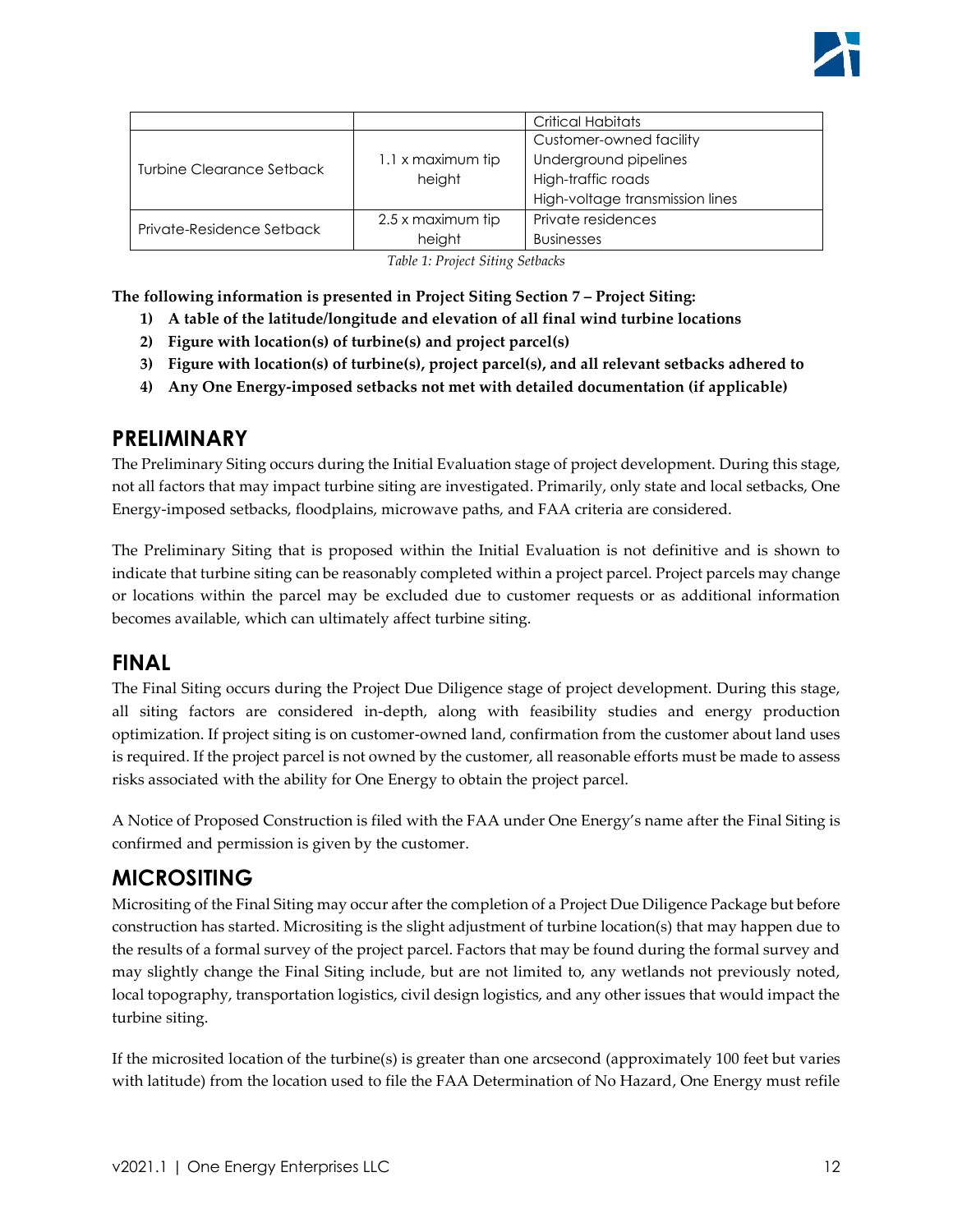

with the FAA with the updated turbine coordinates. If micrositing occurs after the Project Due Diligence Package is completed, an amendment must be made to **Appendix 3: Project Siting**.

## <span id="page-12-0"></span>**8. ZONES OF INTEREST**

In order to ensure safety and minimize potential effects from the turbines on the surrounding area, One Energy identifies "Zones of Interest" near the turbine(s). The Zones of Interest are regularly inhabited structures roughly within a one-mile radius of the turbines. Zones may include private residences, businesses, and public areas. In areas where there are clusters of structures, such as a neighborhood, a few structures are chosen at representative positions along the edges closest to the turbine(s). These Zones are expected to represent the nearby structures and are taken to be the worst- case scenario for the cluster of structures. If a Zone of Interest represents more than one structure, it is noted within the Project Siting document.

The Zones of Interest are used in the feasibility studies models (see Section 8: Feasibility Studies). The impact of the turbine(s) on each Zone of Interest is calculated in each of the models. The models account for the Zone of Interest's location relative to the turbine(s) and the wind distribution of the site. The size of each Zone of Interest is approximated using satellite imagery and is generally overestimated.

#### **The following information is presented in Project Siting Section 8 – Zones of Interest:**

- **1) A table of the Zones of Interest including:**
	- **a. Latitude/Longitude**
	- **b. Zone description**
	- **c. Zone size (area)**
	- **d. Distance from the closest turbine**
- **2) Aerial imagery of all zones and turbine siting for reference**

## <span id="page-12-1"></span>**9. FEASIBILITY STUDIES**

Feasibility studies are completed during the development process as part of the due diligence of a project. These studies indicate the impact of the surrounding community and logistics for project construction.

## <span id="page-12-2"></span>**A. TURBINE ICING MODEL**

A wind turbine, like any structure, can develop ice buildup during a freezing precipitation event. At some point this ice will release from the wind turbine and fall to the ground. The area immediately under the turbine will experience the most ice impacts as the ice falls straight down. Wind turbines can also introduce movement to the ice shedding process. While a wind turbine will not operate with large ice accumulation, it will operate with small amounts of ice accumulation. As the turbine blades rotate, ice can be launched from the blades. Pieces of ice under 15 pounds pose the greatest risk of being thrown the farthest.

One Energy's Turbine Icing Model is one of the models within One Energy's proprietary software suite, TAILS 3.0, and assesses the likelihood of ice impacts due to the turbine(s). The Turbine Icing Model simulates the distance and frequency of potential ice impacts surrounding the turbine(s). The model also calculates the frequency and probability of an ice impact at the Zones of Interest. The model accounts for the Zone of Interest's location relative to the turbine, the Zone's size, and the wind distribution of the site. The model does not calculate the icing frequency, it only calculates the distances ice would be displaced.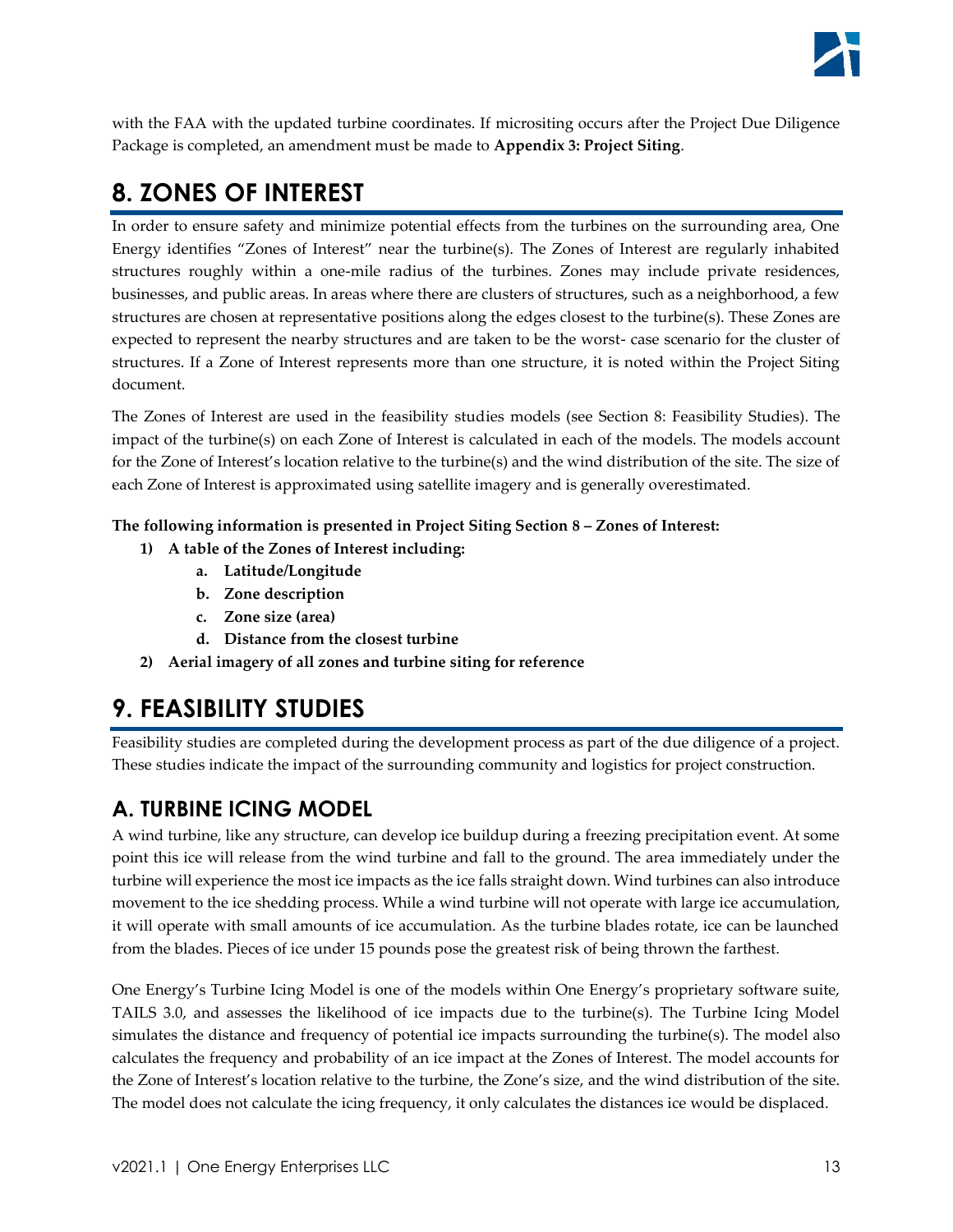

**The following information is presented in Project Siting Section 9A – Icing Model:**

- **1) Figure and table showing specified distances from each turbine and the probability of impact at the specified distances**
- **2) Figure of the probability of impact by distance from one of the turbines**
- **3) Table with model impact statistics, including the maximum distance of impact and the 99.9th percentile distance of impact**
- **4) Table of modeled ice impacts at each Zone of Interest throughout the lifetime of the project**
- **5) One-page summary sheet (as exhibit)**

#### <span id="page-13-0"></span>**Inputs**

The inputs included in the Turbine Icing Model are: 1) Turbine location; 2) The specifics of the turbine model, including but not limited to rotor radius and tower height; 3) Zone of Interest location (latitude and longitude), elevation, and size (in meters); 4) The Site MCP Dataset; and 5) Number of icing events per year.

#### <span id="page-13-1"></span>**Methodology**

The Turbine Icing Model uses the site's wind distribution (wind direction in 1° increments and wind speed in 0.5 m/s increments), and a Monte Carlo simulation to select at random the point of ice separation from the blade, and the size and weight of the ice sheet. The model uses these factors and predicts the ice piece's trajectory until it hits the ground. The user can also account for the aerodynamics of the ice sheets by selecting the drag coefficient and the shape parameter of the ice sheet. Typically, 10,000 ice throws are simulated per turbine to determine the distribution of ice impact locations.

The software generates the X and Y coordinates of each individual ice impact relative to the turbine(s). The ice impacts are plotted graphically and the Zone of Interest impacts are summarized. Each impact is also grouped into 50 meter radial distances from the turbine and the impact probability over project lifetime is calculated for each distance interval.

The program calculates the number of ice impacts for a worst-case scenario (an underhand ice throw). Due to the assumptions of the software as explained below, the total number of impacts is overestimated. Conditions such as the number of icing events per year and the obstacles in the path (trees, other buildings, etc.) of a piece of ice's trajectory make it likely that a Zone of Interest will experience significantly fewer ice impacts per year than modeled. This model does not estimate how often ice throw occurs and only models the distance the ice is physically thrown.

#### <span id="page-13-2"></span>**Model Assumptions and Limitations**

- Only small pieces of ice are considered. The ice piece weight is randomly selected to be between 0.5 pounds and 15 pounds.
- It is assumed that there are 10 days of icing per year.
- It is assumed that 100 small pieces of ice per blade break off and are thrown on each icing day totaling 300 small pieces per icing day.
- The path of travel of the ice is available but not used within this study. The model output used is the location of the point of ice impact on the ground.
- The weight and aerodynamic drag of the ice greatly affects its path of flight. The aerodynamic drag coefficient of the ice can be changed but is currently assumed to be 0.8.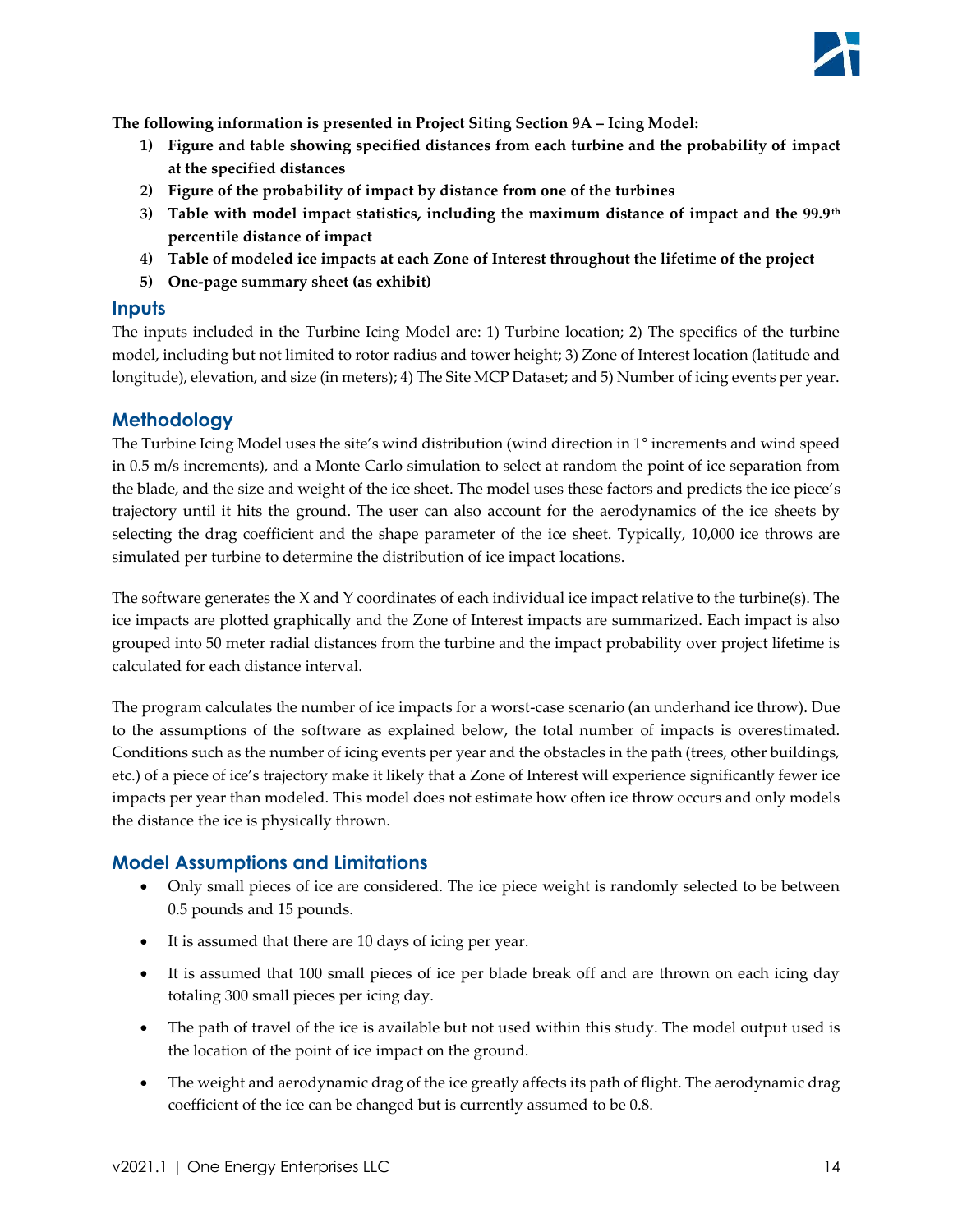

- There is a known relationship between the size and shape of a piece of ice and its aerodynamic properties. The program uses a parameter to determine this relationship. This parameter can be adjusted but is currently assumed to be 0.5. This conservatively assumes pieces of ice have less drag and will travel farther than in reality.
- It is assumed that the site area is generally flat.
- No attempt is made to take obstacles, such as trees, into account in the analysis.
- Tip speed is based on the maximum rotations per minute (RPM) of the turbine model and is assumed to be constant, regardless of wind speed.
- No attempt is made to assess the force of the impact of the ice.
- No attempt is made to predict breakup or shedding of the ice during flight.
- The wind direction and speed data are gathered from a a representative wind data time series and then the direction is binned from 0-360° in 1° intervals while the wind speed is binned from 0-25 m/s in 0.5 m/s intervals. These distributions are represented in a wind resource matrix as a percentage of time throughout the year.
- No attempt was made to filter the wind direction or speed data to only use the months when icing would be expected.

### <span id="page-14-0"></span>**B. SHADOW MODEL**

One Energy's Shadow Model is another of the models within One Energy's proprietary software suite, TAILS 3.0, and predicts the annual number of hours of shadow flicker that would be experienced at the Zones of Interest near the turbine location(s).

Wind turbines, like all structures, create a shadow that moves across the ground throughout the day and year. Wind turbines, unlike most structures, have a rotor (including blades) that move. This rotation can create a moving shadow, commonly known as shadow flicker. This moving shadow, when observed from inside a building, can appear as a "flicker" where the shadow alternates between on and off as the rotor spins. This does not present any medical risk to the public with utility-scale wind turbines, but, in high enough exposure, can be considered an annoyance.

With respect to quantifying annoyance, there is not a uniform national standard. Local level and international standards range in annual limits from as high as 87 hours to as low as 30 hours.

#### **The following information is presented in Project Siting Section 9B – Shadow Model:**

- **1) Table with the total hours of modeled shadow at each Zone of Interest, as well as adjusting the total hours dependent on 'cloudy' and 'cloudy and partly cloudy' days**
- **2) Figure of 'excluding cloudy and partly cloudy' shadow hours based on hour of day at Zones of Interest above specified annual number of hours**
- **3) Figure of 'excluding cloudy and partly cloudy' shadow hours based on month of year at Zones of Interest above specified annual number of hours**
- **4) One-page summary sheet (as exhibit)**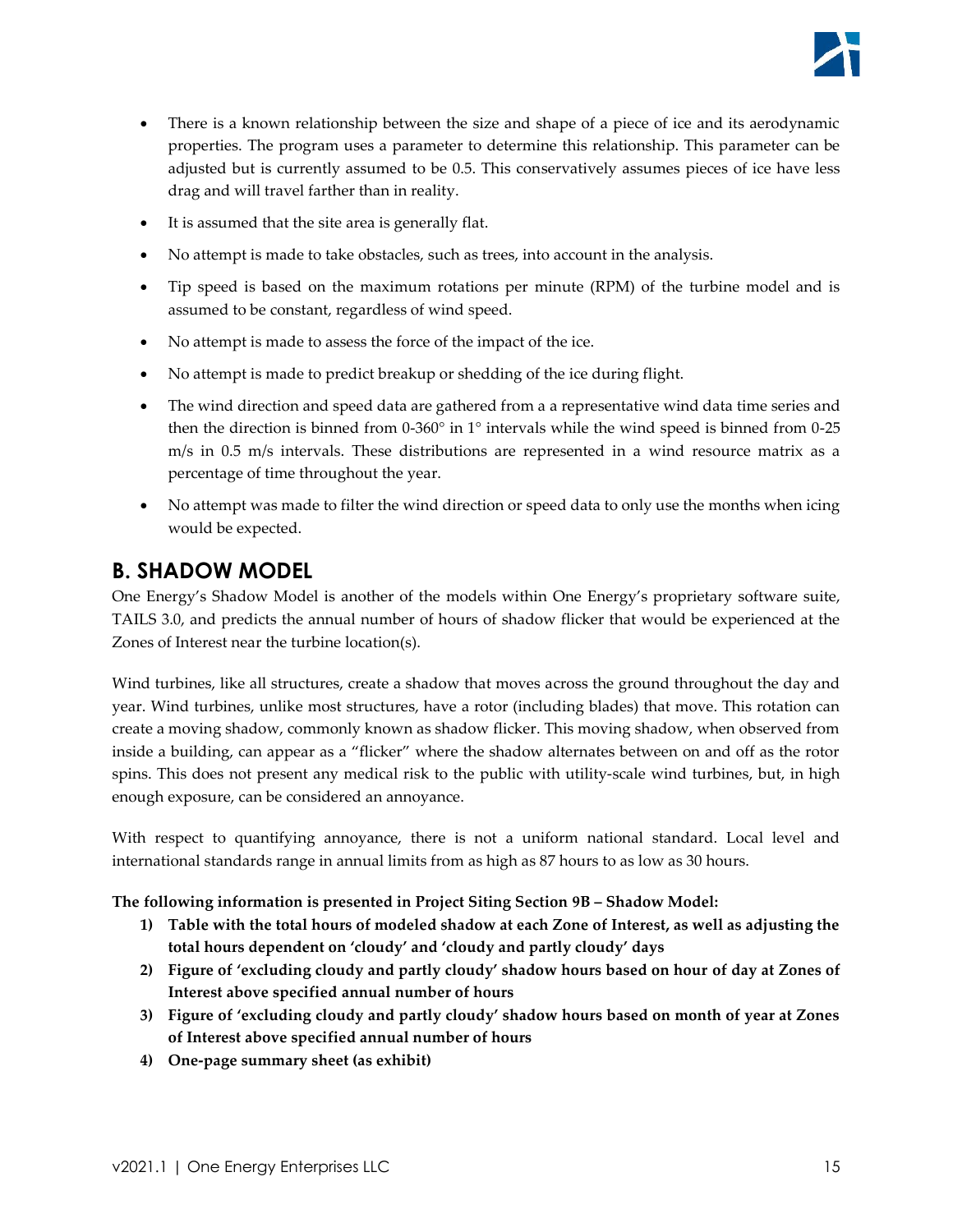#### <span id="page-15-0"></span>**Inputs**

The inputs for the Shadow Model are: 1) Long-Term data relating to cloud cover obtained from the MERRA2 node closest to the site; 2) Turbine location (latitude and longitude); 3) Turbine model specifics; 4) Zone of Interest location (latitude and longitude), elevation, and size (in meters); and 5) Time Zone.

#### <span id="page-15-1"></span>**Methodology**

The Shadow Model within TAILS 3.0 calculates the total time per year a Zone of Interest could experience shadow flicker.

The software uses the input locations to determine the distances and angles between the turbine and each Zone of Interest. The model takes the location on the earth, time of year, angle of the sun, and height of the turbine and tabulates how often each Zone of Interest could be in the shadow of the turbine(s). The output from the program details the date and time of each shadow flicker occurrence throughout the year at each Zone of Interest. The program totals these occurrences to give a worst-case scenario for the maximum possible annual hours of shadow flicker. Due to the assumptions of the program, the total number of hours per year of shadow flicker is overestimated.

The Shadow Model assumes weather conditions are always clear (cloud cover is less than 30%) and the rotor is positioned to create the longest shadow length. To more accurately assess the expected shadow flicker, the modeled hours of shadow flicker are reduced by the percentage of annual cloudy days. The shadow flicker results from the model are shown in three ways: clear, excluding cloudy days, and excluding cloudy and partly cloudy days. The applied could cover data is derived from MERRA2, which collects and re-analyzes data from NASA's Moderate Resolution Imaging Spectroradiometer (MODIS) to report the hourly mean cloud fraction. Each hourly recording during daylight hours is categorized as "Clear," "Partly Cloudy," or "Cloudy" based on the percentage of cloud cover. A timestamp is considered partly cloudy if it has between 30% and 80% cloud cover. Above 80% cloud cover indicates a cloudy hour, and below 30% cloud cover indicates a clear hour.

#### <span id="page-15-2"></span>**Model Assumptions and Limitations**

- During the initial model run, no attempt is made to predict cloud cover or other weather conditions that might prevent the sun from casting a shadow at a specific location. The hours of shadow flicker are adjusted for cloudy and partly cloudy days after the model is run.
- No attempt is made to predict the angle of the turbine rotor due to the wind direction. It is assumed the rotor is always in the worst-case position, i.e., perpendicular to the sun's rays on the area of interest, which would cast the largest shadow area.
- It is assumed the blades are always perpendicular to the line between the area of interest and the turbine. This is conservative in that when the sun is higher or lower than the line between the area of interest and the turbine, the blade area cross section is effectively an ellipse of less area than the circle used in the analysis.
- No attempt is made to account for obstructions, e.g., trees, tall shrubs, or other buildings, that might block the flicker from the area of interest during the model run, though locations of shadow are reviewed manually after to determine any effect on nearby structures.
- It is assumed all shadow flicker is observed, even if it strikes a windowless wall on the side of the building.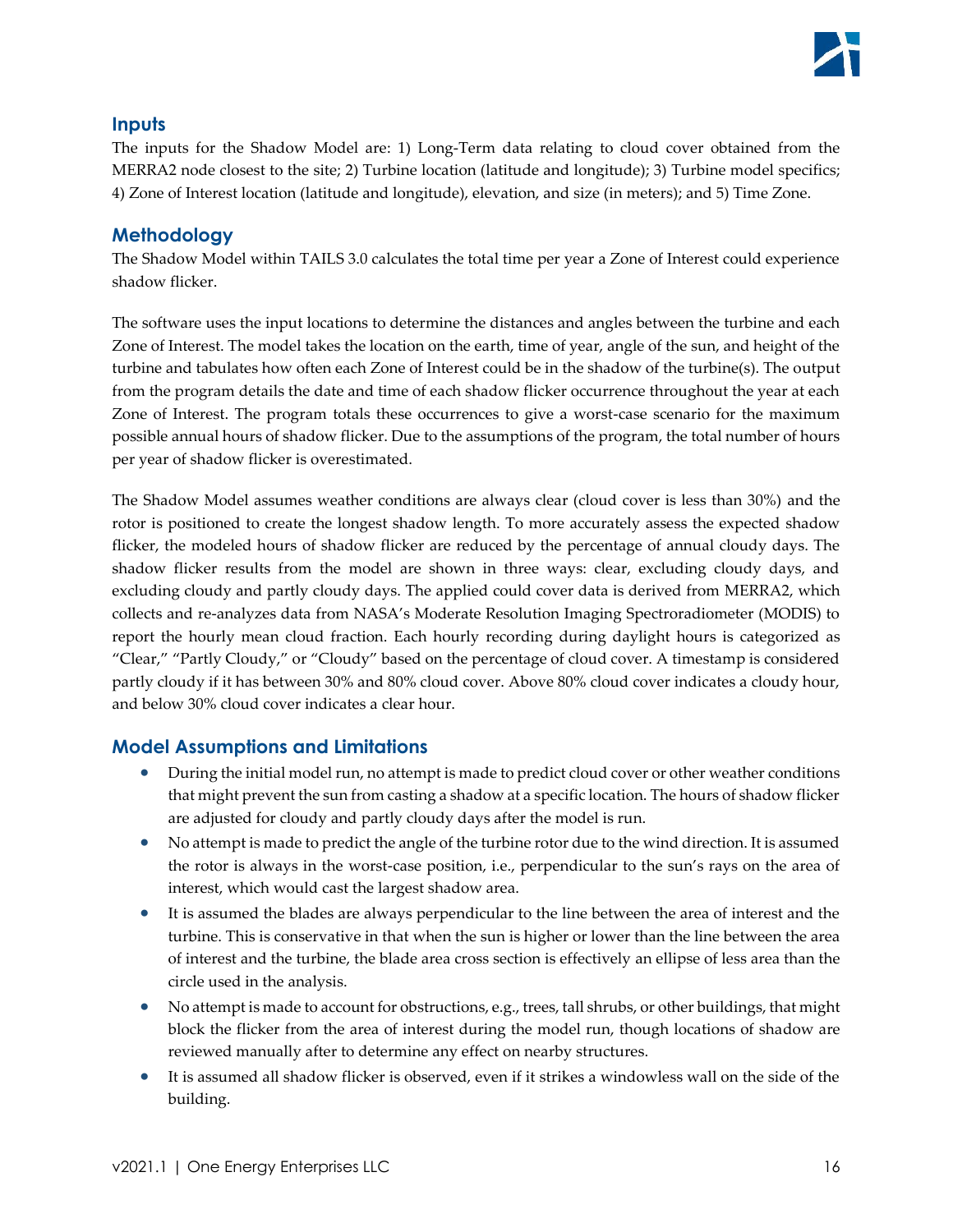- No attempt is made to de-rate the potential flicker due to the sun being low in the sky or due to the distance between the turbine and the area of interest.
- No attempt is made in this analysis to account for the rotational speed or pitch of the turbine blades and the associated scattering of light.
- No attempt is made to predict the intensity of the shadow based on frequency, brightness, or distance.
- Daylight savings time and other local time adjustments are not considered. Every minute of every day is analyzed, so the total flicker estimate includes these adjustments. For minute-to-minute predictions, the time must be adjusted per these local time adjustments.
- For computational simplicity, a rectangular Zone of Interest is modeled as the largest circle inscribed within a square. This allows the model to use an angle offset method instead of boundary checking. The user should keep this is mind when defining the size of the Zone of Interest. If the Zone of Interest is long and narrow, this could be overly conservative and the user may want to shorten the longer side. If the Zone of Interest is a square, the user may want to increase the dimensions so that the circle contains the same area as the desired square Zone of Interest.

## <span id="page-16-0"></span>**C. SOUND MODEL**

One Energy's proprietary Sound Propagation Model package is used to predict the sound pressure levels at each Zone of Interest near the turbine location(s). Sound propagation through the atmosphere is dependent on conditions such as wind and temperature, atmospheric turbulence, terrain type, elevation changes, and obstructions. Wind turbines create sound when they are generating electricity due to the rotating blades, generator, and cooling fans. The sound pressure level is usually expressed in decibels (dB). Another common method of expressing sound levels is dBA. This measure quantifies the decibels using the A-weighted scale, which is intended to match human hearing.

The Sound Propagation Model uses measured outdoor sound data as reference and the sound power level of the turbine provided by the turbine manufacturer to determine the sound propagation as a function of radial distance from the turbine. The results are the expected sound pressure levels at each Zone of Interest.

One Energy examines if there are state or local noise regulations that pertain to the project. One Energy determines the sound pressure levels of the turbine(s) and the effects on the area's existing sound levels with or without an existing regulation. One Energy will make all reasonable efforts to comply with local noise regulations or a variance will be obtained.

**The following information is presented in Project Siting Section 9C – Sound Model:**

- **1) Figure of sound observation locations**
- **2) Table of observed sound measurements including the maximum measured dBA, minimum measured dBA, average measured dBA, and the modeled dBA**
- **3) Table including the modeled sound levels in dBA at each Zone of Interest**
- **4) Table of the long-term observations and turbine impacts (if applicable)**
- **5) One-page summary sheet (as exhibit)**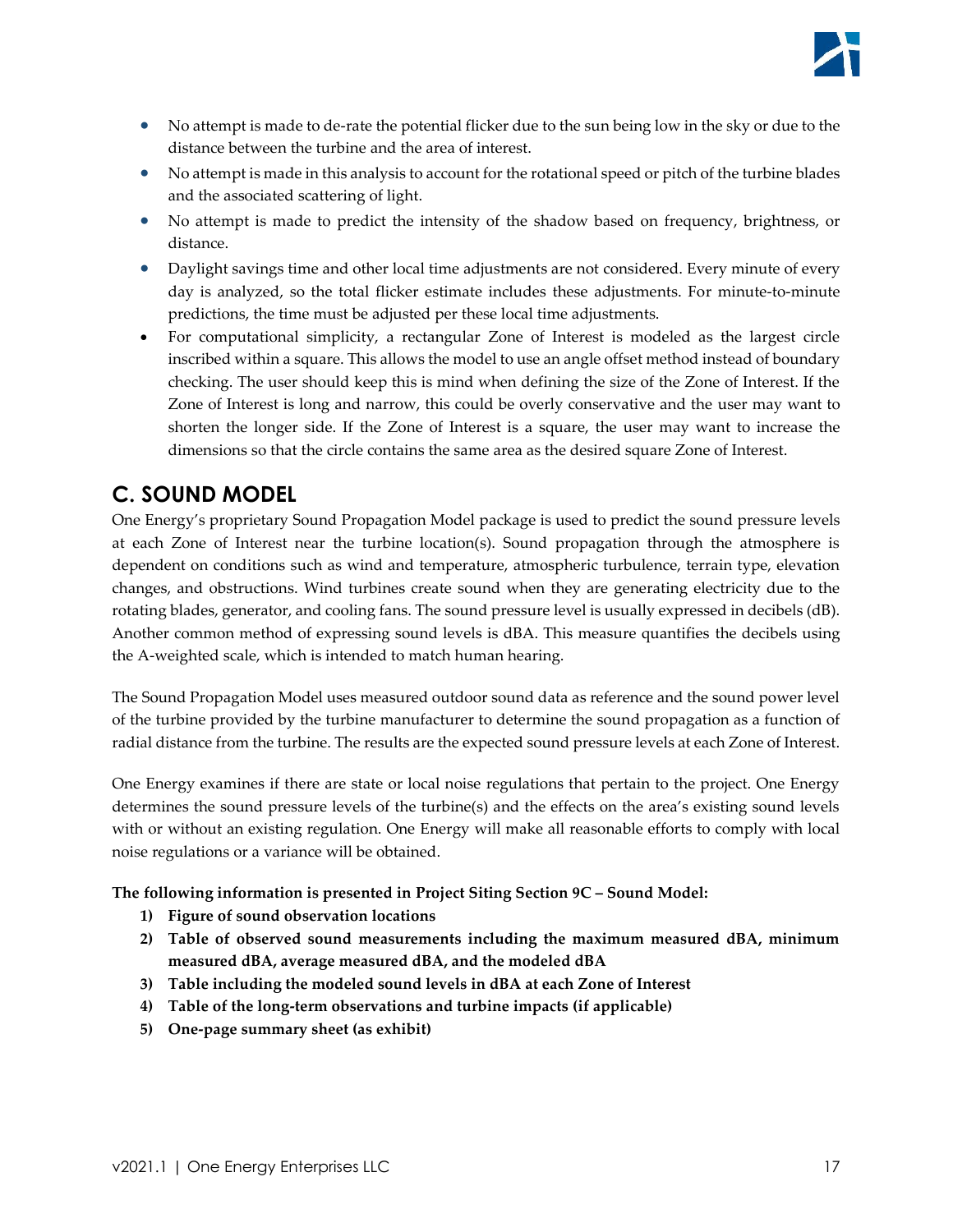#### <span id="page-17-0"></span>**Inputs**

The main inputs for the Sound Propagation Model are: 1) Turbine location(s) (latitude and longitude); 2) Zone of Interest location; 3) Turbine-model specifics, including but not limited to, total Sound Power Level (in accordance with IEEE standards); 4) Observations at 4-8 specific points around the turbine location(s).

#### <span id="page-17-1"></span>**Methodology**

A site-specific sound study is completed using turbine specifications provided by the manufacturer and field measurements. The expected sound level is modeled for each Zone of Interest. The sound pressure level  $(L_p)$  at a distance away from the turbine is calculated using the following equation:

<span id="page-17-4"></span><span id="page-17-3"></span>
$$
L_p = L_w - 10 \log_{10}(2\pi R^2) - \alpha R
$$
 [Equation 3]

where *R* is the distance from the turbine in meters,  $\alpha$  is the absorption coefficient (estimated at 0.005  $dBA/m$ ), and  $L_w$  is the sound power level of the turbine in  $dB(A)$ . For multiple turbines, the total sound pressure level at a location is calculated using the following equation:

$$
L_{\Sigma} = 10 \cdot \log_{10} \left( 10^{\frac{L_1}{10}} + 10^{\frac{L_2}{10}} + \dots + 10^{\frac{L_n}{10}} \right) dB
$$
 [Equation 4]

Where *L<sup>n</sup>* is the sound pressure level at the location due to the individual turbine *n*.

A model of the sound pressure levels and their propagation is created using the data from [Equation 3](#page-17-3) and [Equation 4](#page-17-4) (if necessary) to determine the sound pressure level at each Zone of Interest. The Zone of Interest locations are overlaid onto the model based on their distance from the turbine.

Four to eight sound observations are recorded using a Class 1 Sound Level Meter, such as a Casella 63-X, to determine the current ambient sound levels. One Energy determines the sound observation locations based on the locations of the Zones of Interest. Each sound observation deploys the sound meter for 10 minutes and the average decibel level from those 10 minutes is determined to be the ambient sound level at that location. The measured site sound levels are then compared to the modeled sound levels produced by the turbine(s).

In addition to the 10-minute observations, a longer sound measurement campaign may be completed. The sound meter is deployed for a minimum of 48 hours near the project site to determine ambient sound levels at varying times (daytime, nighttime, etc.) and the maximum sound level. The results of this measurement campaign will be used to determine if the turbine(s) will have substantial impact on the ambient sound of the area. Because this study requires access to the site, One Energy will need approval from the customer/landowner. If access to the site is denied, an explanation will be provided in the Project Siting document.

#### <span id="page-17-2"></span>**Model Assumptions and Limitations**

- The Zones of Interest are represented by a single point on a 100-foot (30.5-meter) grid resolution.
- A total project area of 10,000 feet  $x$  10,000 feet (3,048 meters  $x$  3,048 meters) is modeled.
- An absorption coefficient of 0.005 dBA/meter is used in the Sound Propagation Model.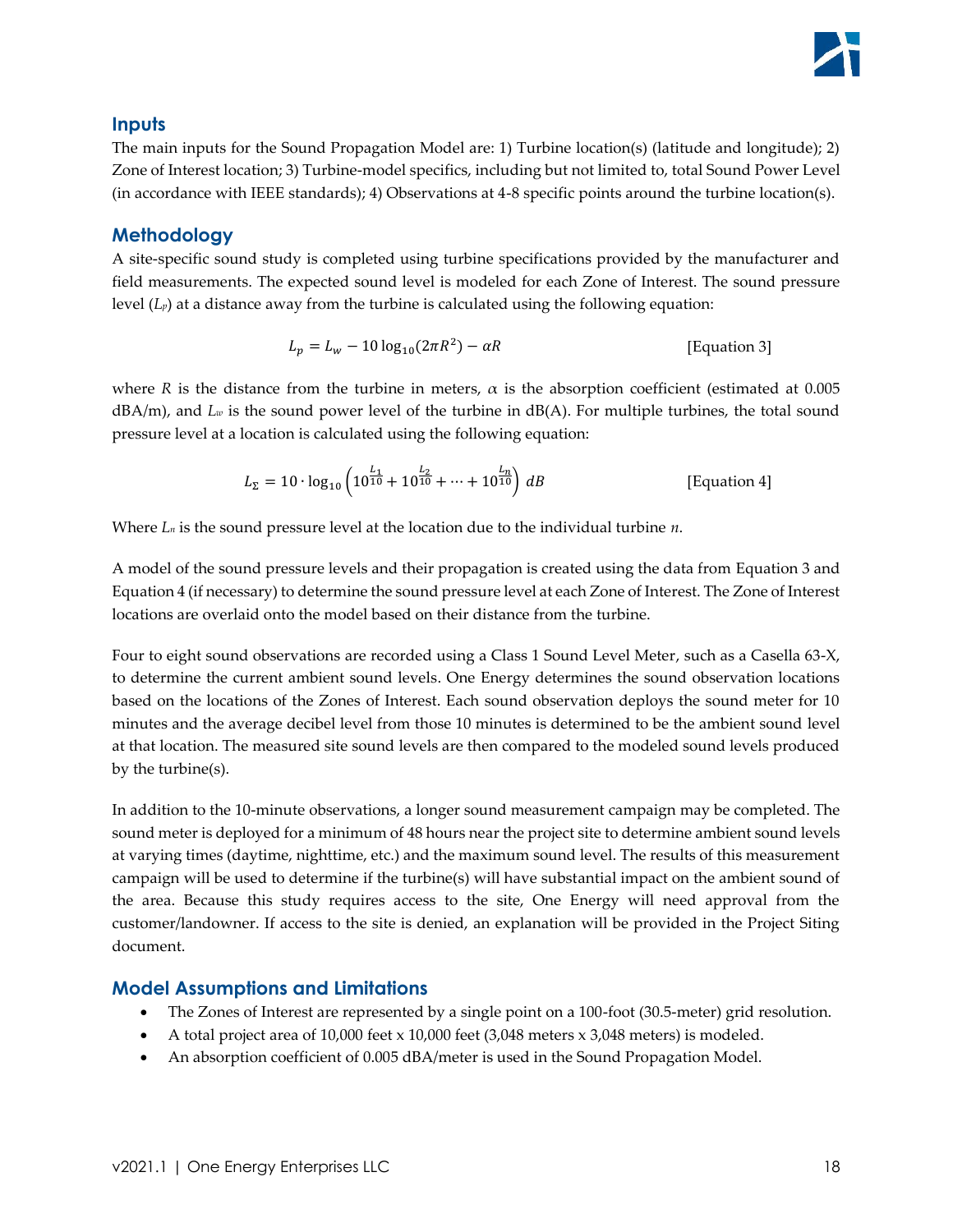

• The model is conservative in that it assumes the turbine is running at maximum wind speed and makes no attempt to account for decreased sound pressure level from the turbine at lower wind speeds.

## <span id="page-18-0"></span>**D. TRANSPORTATION**

The purpose of this preliminary transportation study is to verify the viability of delivering turbine components to the project location. The transportation study consists of two parts: a regional study and a local study. The regional study includes interstate and highway travel and the local study includes travel from the highway to the proximity of the site. Major elements considered in the regional study are overpass heights, bridge crossings, and construction zones. Major elements considered in the local study are the same as the regional study plus turning radii, overhead wires, raised railroad crossings, and culvert crossings.

Regional studies will be primarily focused on highway transportation. One Energy will make reasonable assumptions as to where turbine components will be arriving from (generally an international shipping port, a domestic manufacturer, or the One Energy laydown yard) in order to estimate a route to the project site. One Energy will primarily use past, known transportation routes to make the assumptions. One Energy will reach out to the state's Department of Transportation to confirm highway accessibility for overweight/oversize components.

Local studies will review the potential route from the nearest acceptable highway exit to expected project entrance. If possible, this part of the route will be driven during the Site Visit to identify any potential issues. Third-party consultations regarding bridge capacities may also be used in this study, but no county officials or county engineers will be contacted during this phase so the project can remain confidential.

The route determined during this transportation study is used to confirm feasible site access. Actual transportation routes are the responsibility of the external transportation company. The transportation company is responsible for obtaining all the necessary permitting for transportation. One Energy will coordinate any necessary road improvements prior to turbine component delivery.

**The following information is presented in Project Siting Section 9D – Transportation:**

- **1) Preliminary regional component route(s)**
- **2) Preliminary local component route(s)**
- **3) Figure with routes indicated and any major elements identified**

# <span id="page-18-1"></span>**10. CONCLUSIONS**

One Energy considers many factors when siting wind turbines. Turbine siting is an iterative process that considers many factors while optimizing turbine placement. Throughout the siting process, standard One Energy setbacks, customer needs, and regulatory requirements will be adhered to. The result of the Project Siting document is the project turbine coordinates. These coordinates are used in all engineering drawings.